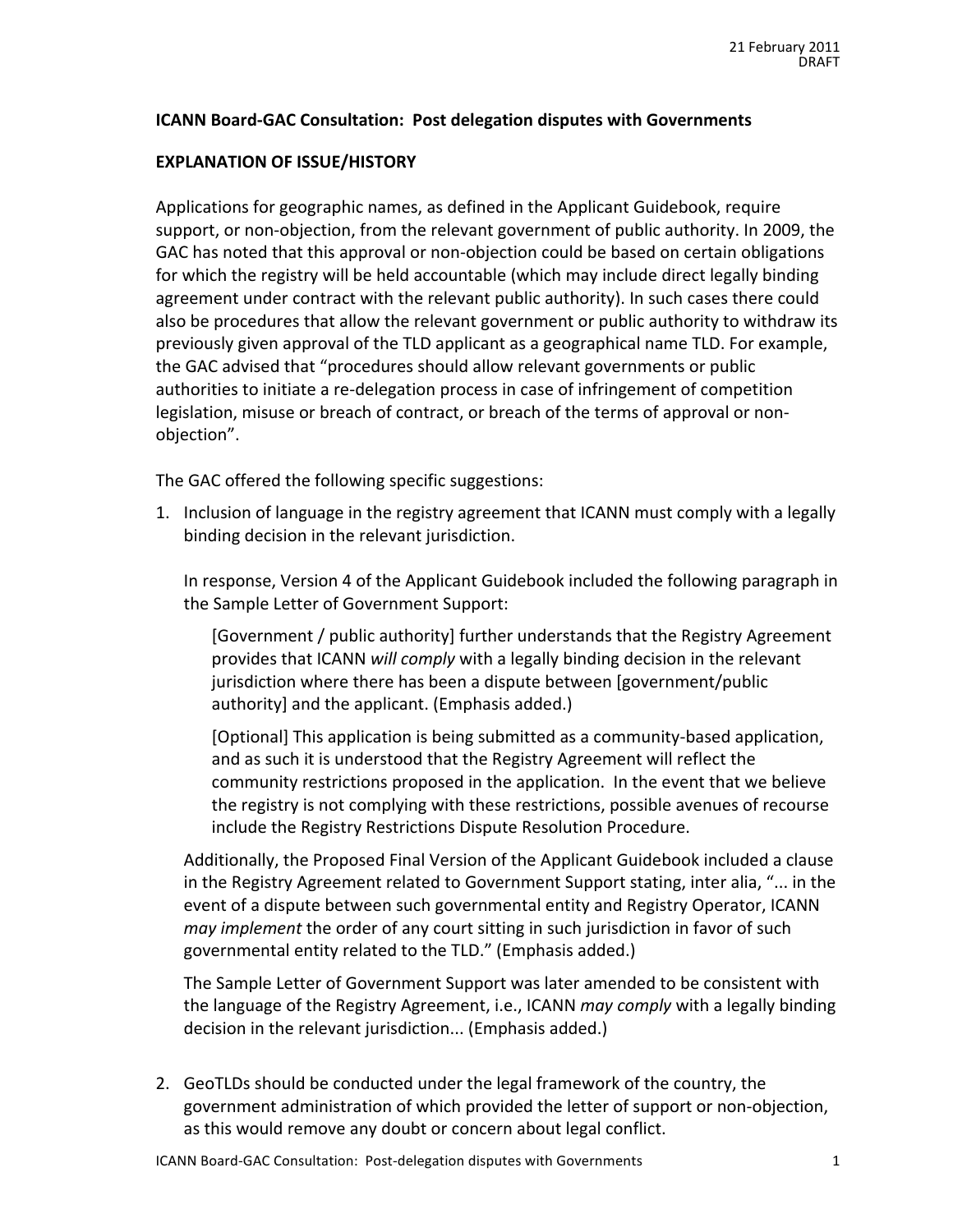In correspondence to the GAC on 23 November 2010, the ICANN Board Chair suggested that the government approving the applicant can impose that requirement on the applicant as a condition of support.

While an agreement between the gTLD registry and the government or public authority, would not be enforceable by ICANN, ICANN would comply with a legally binding decision from a court of competent jurisdiction. Further, if the application is submitted as a "community-based" TLD, the processes and remedies of the Registry Restrictions Dispute Resolution Procedure are also available to governments or public authorities.

3. Where there is a change in the ownership structure of a geoTLD, ICANN should establish a new process for approval or non-objection for that geoTLD by the relevant government or public authority.

In response, an Explanatory Memorandum--gTLD Registry Transition Processes Model, http://www.icann.org/en/topics/new-gtlds/registry-transition-processes-28may10en.pdf, outlines the process for transitioning a registry under certain circumstances, including if at the end of the registry agreement term, or by means of a court order by a legal authority with jurisdiction if the relevant Government or Public Authority withdraws its support for the registry of a gTLD representing a geographic name.

At the Nairobi meeting the Board resolved, that ICANN shall also consider whether the Registry Restrictions Dispute Resolution Procedure (or a similar post-delegation dispute resolution procedure) could be implemented for use by governmentsupported TLD operators where the government withdraws its support of the TLD.

In addition to these actions, an Explanatory Memorandum: Withdrawal of Government Support for Registry – Post delegation options http://www.icann.org/en/topics/newgtlds/withdrawal-government-support-28may10-en.pdf was published that described possible post-delegation options to resolve disputes between the registry and the government or public authority.

#### **REMAINING AREAS OF DIFFERENCE:**

The GAC position is highlighted in bold, and discussion of the area of difference follows:

• The GAC recommended the inclusion of a clause in the registry agreement **requiring that in the case of a dispute between a relevant government and the** registry operator, ICANN *must* comply with a legally binding decision in the relevant jurisdiction as a possible solution to post-delegation deviation from conditions for government approval of or non-objection. (Emphasis added.)

In response to oral comment, received during meetings with the GAC in Cartagena, ICANN committed to reinserting language consistent with the version 4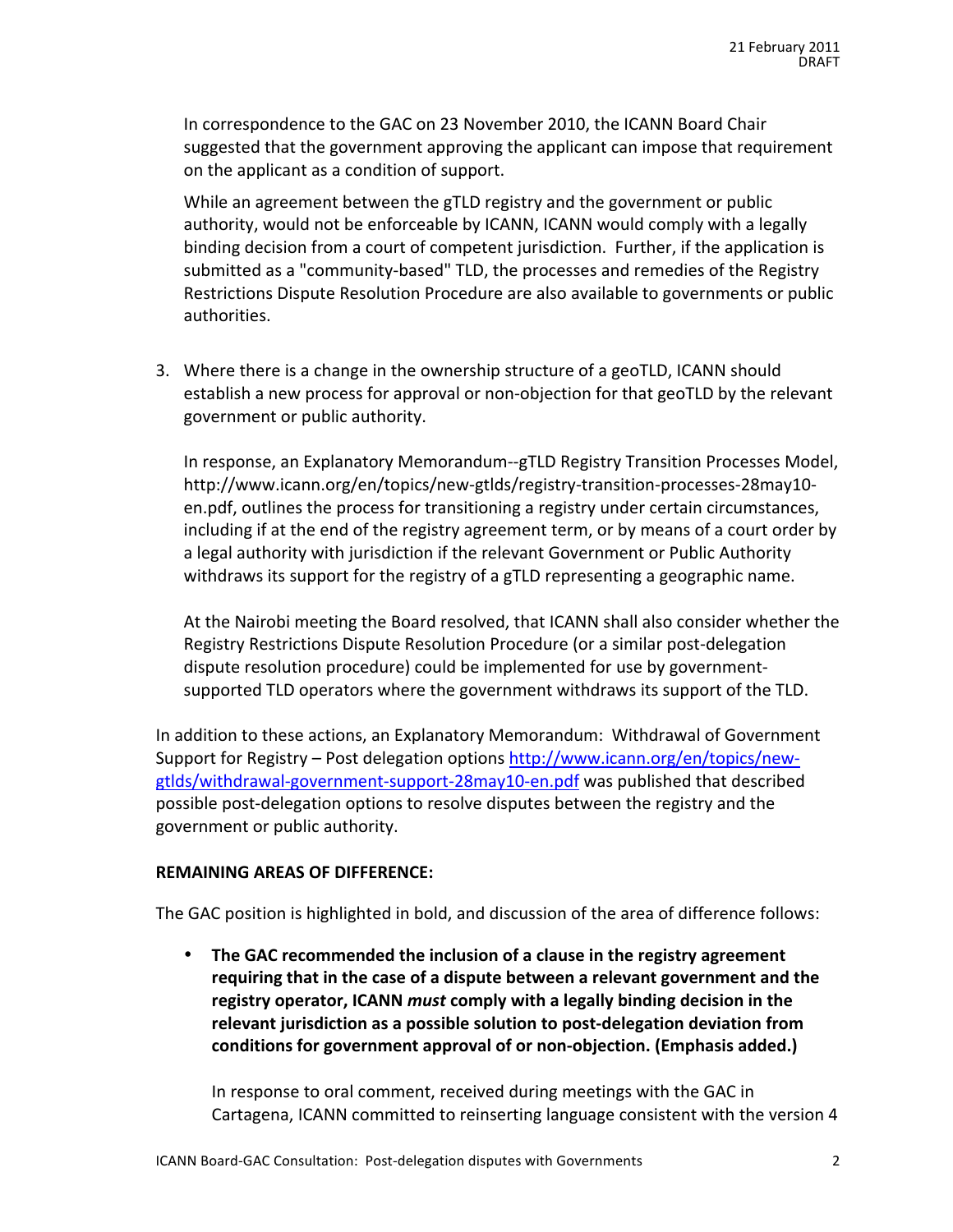Guidebook language in the Sample Letter of Government Support in the next version of the Applicant Guidebook, namely:

[Government / public authority] further understands that ICANN will comply with a legally binding decision in the relevant jurisdiction where there has been a dispute between [government/public authority] and the applicant. (Emphasis added.)

In addition, the next version of the Guidebook will also contain information advising the applicant that ICANN will comply with a legally binding decision in the relevant jurisdiction where there has been a dispute between the relevant government or public authority and the registry operator. (Emphasis added.)

However, ICANN's commitment to comply with court orders is to the government or public authority. Therefore, as the obligation is to the government/public authority, that obligation should be described some place other than the registry agreement as this a bilateral contract between ICANN and the registry operator  $$ as it sets forth ICANN's obligations and rights with respect to the registry operator and vice-versa.

# **RELEVANT GUIDEBOOK SECTION OR OTHER PAPERS**

# **Applicant%Guidebook—Proposed%Final%Version**

# **Excerpts%from%***Sample\*Letter\*of\*Government\*Support*

[Government / public authority] further understands that the Registry Agreement provides that, in the event of a dispute between [government/public authority] and the applicant, ICANN may implement the order of any court sitting in such jurisdiction in favor of such governmental entity related to the TLD.

**[Optional]** This application is being submitted as a community-based application, and as such it is understood that the Registry Agreement will reflect the community restrictions proposed in the application. In the event that we believe the registry is not complying with these restrictions, possible avenues of recourse include the Registry Restrictions Dispute Resolution Procedure.

# **Explanatory Memorandum: Withdrawal of Government Support for Registry – Post delegation%options**

#### **Recommendations**

As a guiding principle, it is considered important that a government or relevant public authoirty be able to show through a defined process that a registry operator has deviated from the conditions of original support or non-objection. Both the GAC's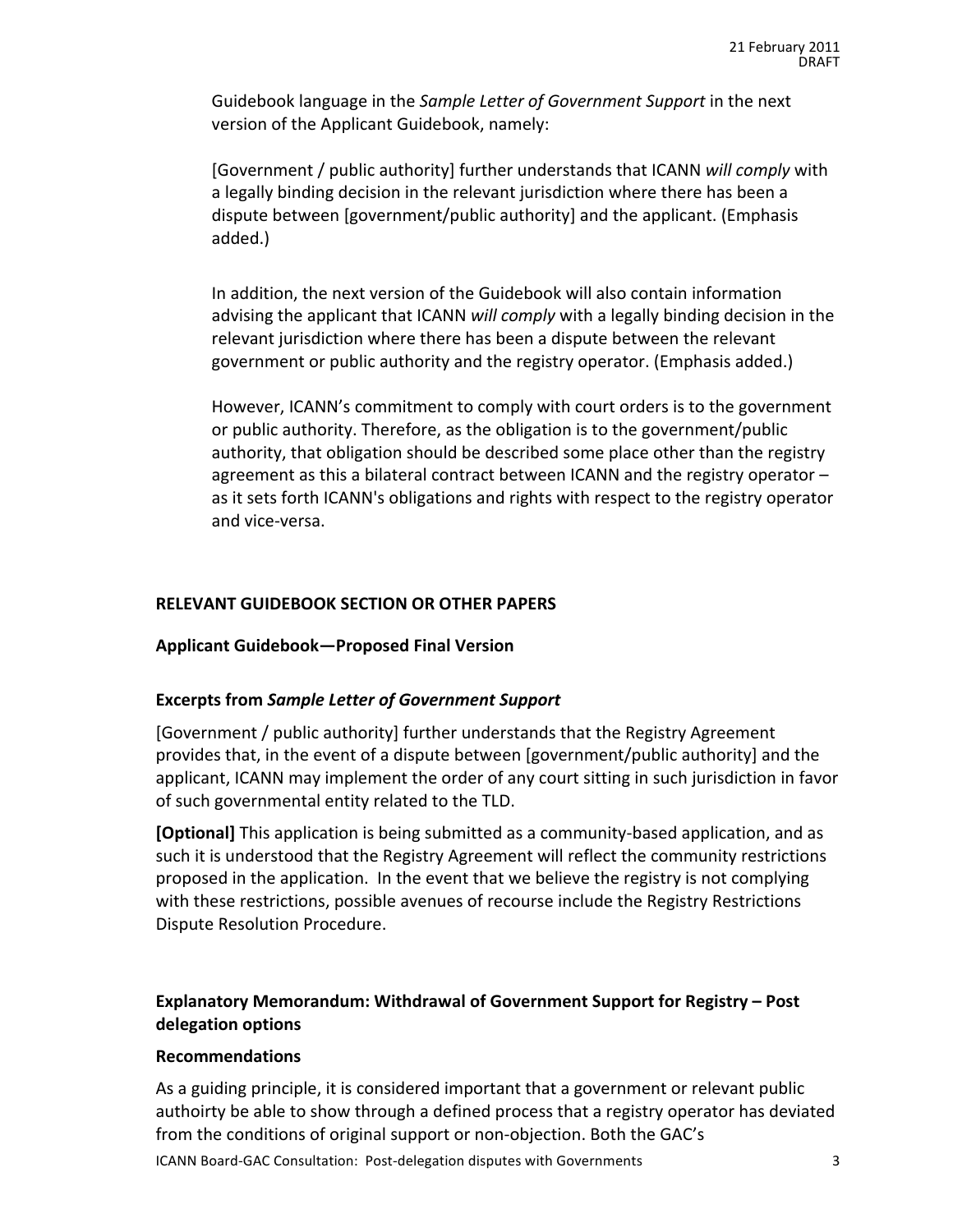recommendation for a contract clause addition, and the Registry Restrictions Dispute Resolution Procedure meet this principle and are recommended as solutions to resolving post-delegation disputes that may arise between the relevant government and public authority that suppored, or did not object to, the geographic name new gTLD application.

- I. The registry agreement will include the GAC recommended clause.
- II. The processes and remedies of the Registry Restrictions Dispute Resolution Procedure (RRDRP)<sup>1</sup> are available to governments as written in cases where the geographical name is applied for as a community-based TLD.
- $III.$  Government approval will be required in cases of change of control, registry transition to a successor operatory, and upon agreement renewal.
- IV. Withdrawal of government or relevant public authority support for the registry will not result in an automatic redelegation or termination.

# **Explanatory Memorandum--gTLD Registry Transition Processes Model,**

**http://www.icann.org/en/topics/new+gtlds/registry+transition+processes+28may10+ en.pdf**

This memo outlines the process for transitioning a registry under certain circumstances, including if at the end of the registry agreement term, or by means of a court order by a legal authority with jurisdiction the relevant Government or Public Authority withdraws its support for the registry of a gTLD representing a geographic name. The Explanatory Memorandum outlines the process for three scenarios:

- $\circ$  Registry Transition with proposed successor—to be used primarily when the current registry had identified a successor registry
- $\circ$  Registry Transition Process with Request for Proposals (RFP)-to be used primarily when the curent registry is terminated and there is no successor registry identified.
- $\circ$  Emergency Back-End Registry Operator Temporary Transition Process—to be used when one of the Critical Functions (DNS, DNSSEC, Whois, SRS/EPP, Data Escrow) is performing below a defined emergency threshold and requires temporary replacement.

Both the Registry Transition with proposed successor; and Registry Transition Process with Request for Proposals recognise that if the gTLDs is a geographic name, as defined in the New gTLD Applicant Guidebook, support, or non-objection, will be required from the relevant government or public authority for any subsequent registry operator of the gTLD. The Registry Transition process with RFP will also require ICANN to consult with the relevant Government or Public Authority for their input to the RFP.

 $1$  The remedies that can be recommended to ICANN under this procedure include:

Remedial measures for he registry to employ to ensure against allowing future registrations that do not comply with community-based restrictions;

<sup>•</sup> Suspension of accepting new domain name registrations in the gTLD until such time as violation(s) is cured; or, in extraordinary circumstances;

Providing for the termination of a registry agreement.

ICANN Board-GAC Consultation: Post-delegation disputes with Governments 4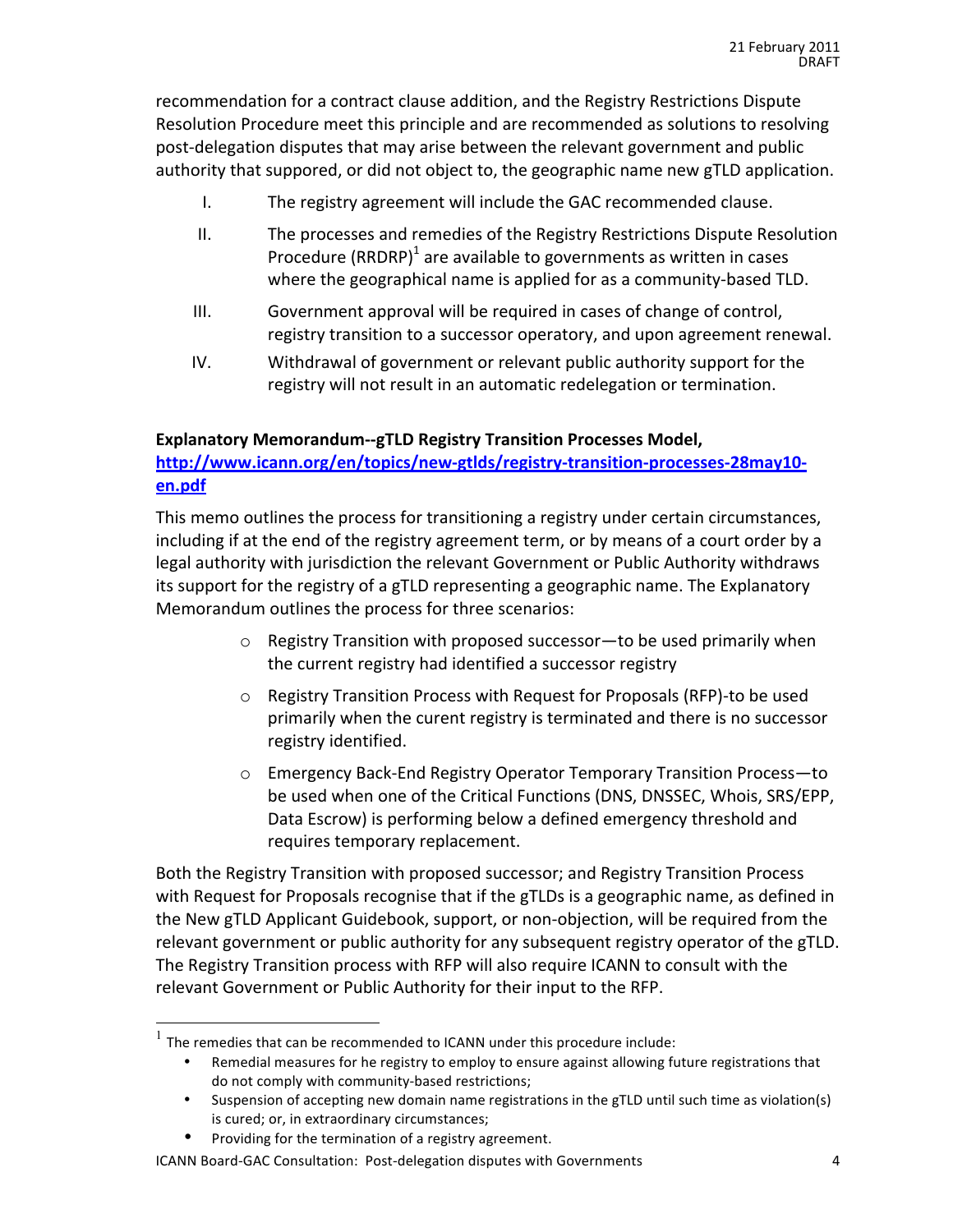# REFERENCE DOCUMENTS: POST-DELEGATION DISPUTES WITH GOVERNMENTS

- ! **SUMMARY!OF!ACTIONS!TAKEN!RESPONDING!TO!GAC!AND!PUBLIC!COMMENTS**
- **CHRONOLOGICAL LISTING OF GAC ADVICE AND COMMENTS ON NEW GTLDS AND RESPONSES PROVIDED BY ICANN AND KEY DOCUMENTS PUBLISHED ON THE TOPICS**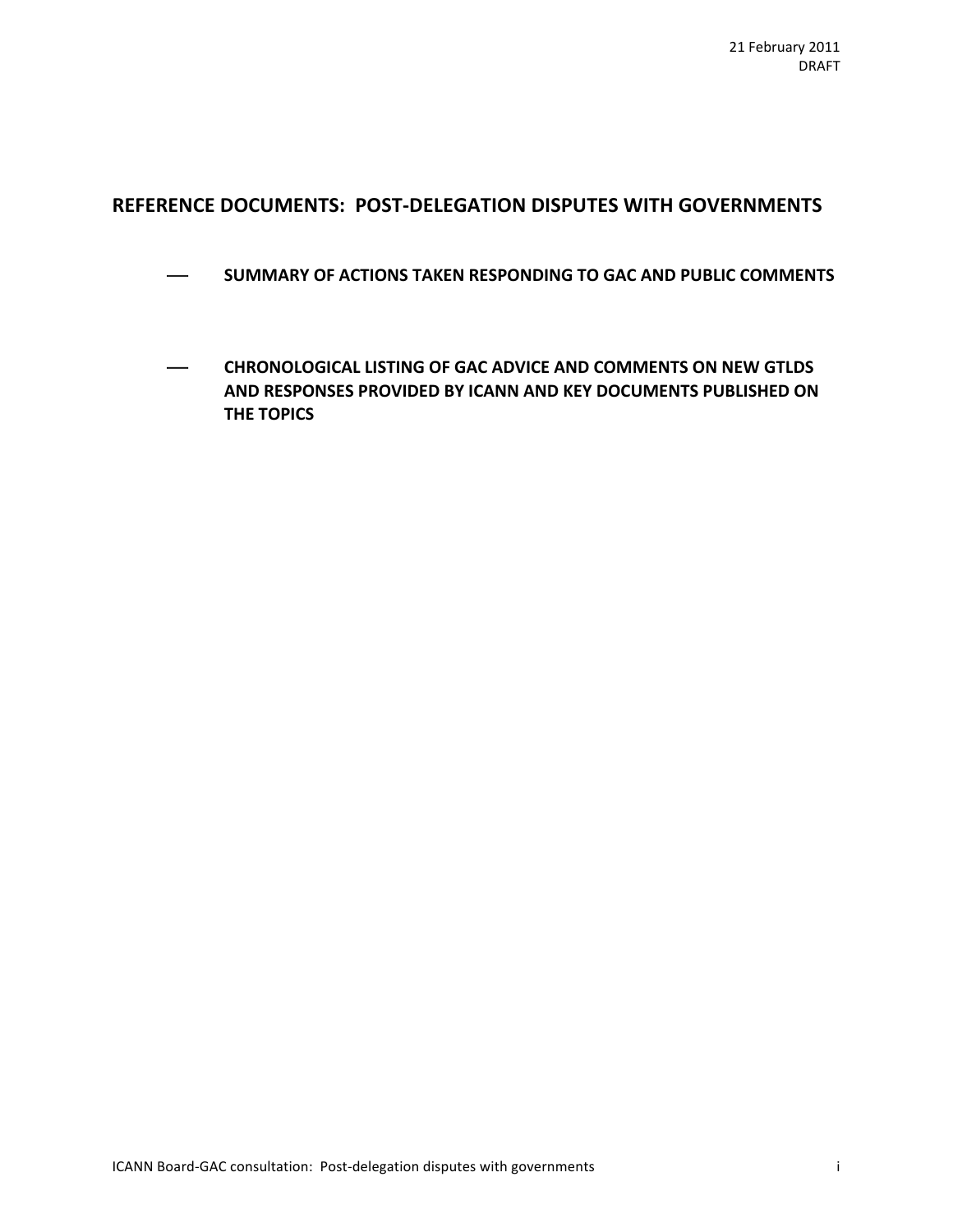#### SUMMARY OF ACTIONS TAKEN RESPONDING TO GAC AND PUBLIC COMMENTS

#### Post-delegation disputes with governments

- To provide ongoing accountability, any change in the control of registry operator is subject to notice and approval by the government that supported or did not object to the original application.
- The Guidebook advises applicants that a government may determine its own conditions in providing support or non-objection for the application.
- The GAC suggested including a provision to require that ICANN would implement court orders (i.e., resulting from a dispute between a government and a registry operator) in the relevant jurisdiction. A form of this was included in the Registry Agreement. This is being updated in the Guidebook (including in the sample letter of government support) to advise applicants that ICANN has committed to governments that it will implement such court orders.
- Registry Restrictions Dispute Resolution Procedure is an avenue for governments to pursue a dispute against a registry concerning its implementation of community-based requirements in the case where the application was designated community-based.
- The capacity for an objection to be filed on community grounds, where there is substantial opposition to an application from a community that is targeted by the name also provides an avenue of protection for names of interest to a government which are not defined in the Applicant Guidebook.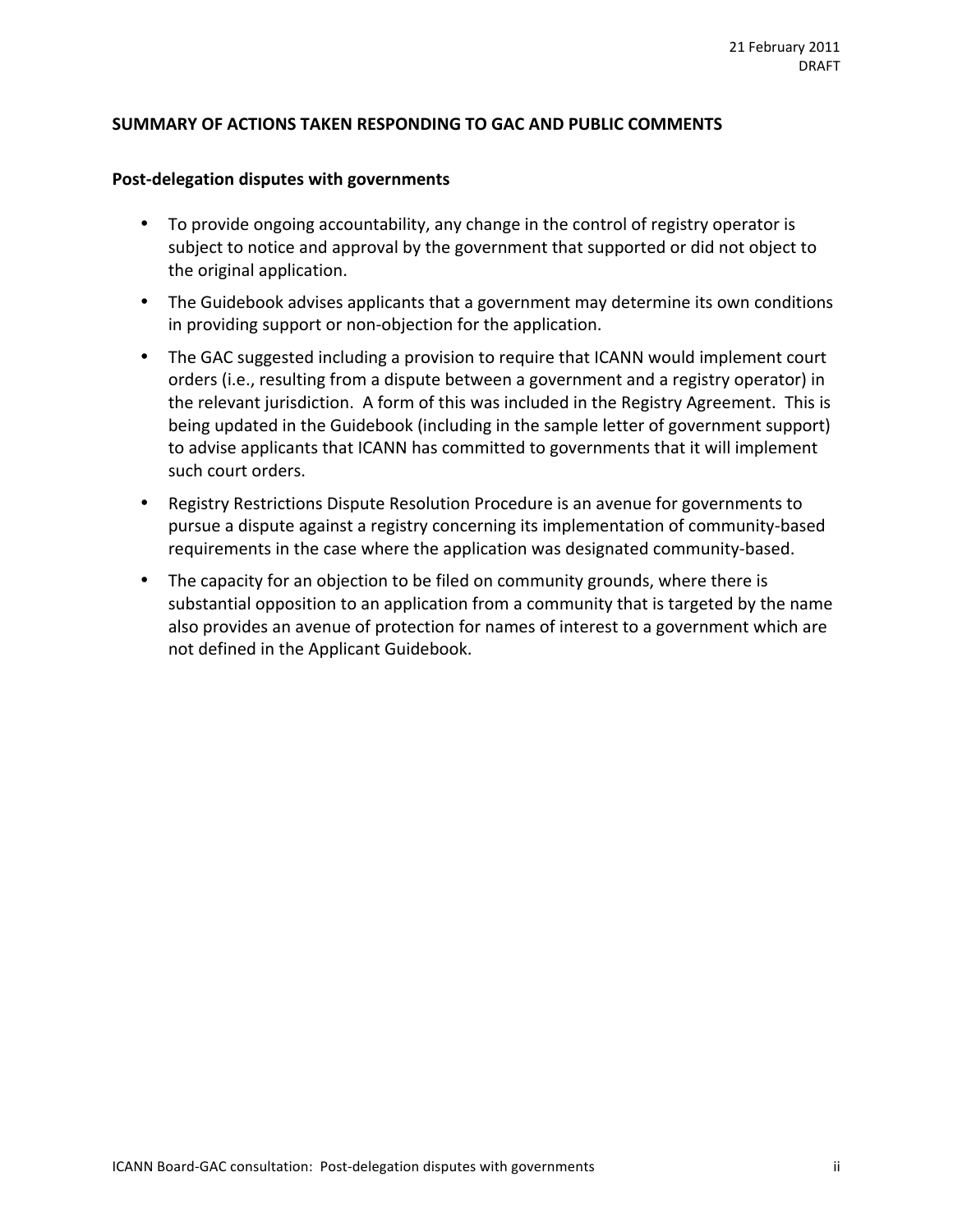# THIS TABLE PROVIDES A CHRONOLOGICAL LISTING OF GAC ADVICE AND COMMENTS ON NEW GTLDS AND RESPONSES PROVIDED BY ICANN AND KEY DOCUMENTS PUBLISHED ON THE TOPIC

# **Post Delegation Disputes With Governments**

| <b>GAC Advice and Comments</b>                                                       | <b>ICANN Responses and key documents</b>                                              |
|--------------------------------------------------------------------------------------|---------------------------------------------------------------------------------------|
| 10 March 2009: Comments on V1 of Applicant Guidebook                                 | 24 October 2008: Applicant Guidebook Version 1                                        |
|                                                                                      | http://www.icann.org/en/topics/new-gtlds/draft-rfp-24oct08-en.pdf                     |
|                                                                                      |                                                                                       |
|                                                                                      | 18 February 2009, version 1 Public Comments Analysis Report                           |
|                                                                                      | http://www.icann.org/en/topics/new-gtlds/agv1-analysis-public-comments-               |
|                                                                                      | 18feb09-en.pdf                                                                        |
| 24 June 2009: Communiqué Sydney                                                      |                                                                                       |
| The GAC discussed the Draft Applicant Guidebook version 2 and feels that it does     |                                                                                       |
| not yet respond to all the concerns that governments have. The GAC notes that        |                                                                                       |
| considerable work is underway seeking to address several critical yet outstanding    |                                                                                       |
| issues but the GAC remains concerned about a number of important issues:             |                                                                                       |
| - The need to ensure respect for national and public policy interests, in particular |                                                                                       |
| the need for adequate protection of geographic names (on the top and the second      |                                                                                       |
| levels) and delegation/re-delegation procedures;                                     |                                                                                       |
|                                                                                      | 18 February 2009: Applicant Guidebook Version 2                                       |
|                                                                                      | http://www.icann.org/en/topics/new-gtlds/draft-rfp-clean-18feb09-en.pdf               |
|                                                                                      |                                                                                       |
|                                                                                      | 31 May 2009, Summary and analysis of public comments on version 2                     |
|                                                                                      | http://www.icann.org/en/topics/new-gtlds/agv2-analysis-public-comments-               |
|                                                                                      | 31may09-en.pdf                                                                        |
| 18 August 2009: Comments on V2 of Applicant Guidebook                                | 22 September 2009: Reply from ICANN Chairman                                          |
| gTLDs using strings with geographic names other than country names or                | http://www.icann.org/en/correspondence/dengate-thrush-to-karklins-22sep09-            |
| territories (so called geoTLDs) should follow specific rules of procedure            | en.pdf                                                                                |
| The Draft Applicant Guidebook already provides for specific rules of procedure,      | There is nothing to prevent a Government or public authority conditioning the         |
| such as the creation of a Geographic Names Panel or the requirement that an          | granting of their approval of TLD requests to the TLD operator and so can influence   |
| applicant for a geoTLD must document the government's or public authority's          | policy making in a manner appropriate and acceptable to the government or public      |
| support for, or non-objection to, the applicant's application, and must demonstrate  | authority for that TLD. In addition, if the geographic name gTLD designates itself as |
| the government's or public authority's understanding of the string being requested   | a community TLD it will have restrictions in its agreement consistent with the        |
| and its intended use.                                                                | restrictions associated with its community-based designation. If the TLD strays from  |
|                                                                                      | those obligations to represent the community (through registration restrictions, for  |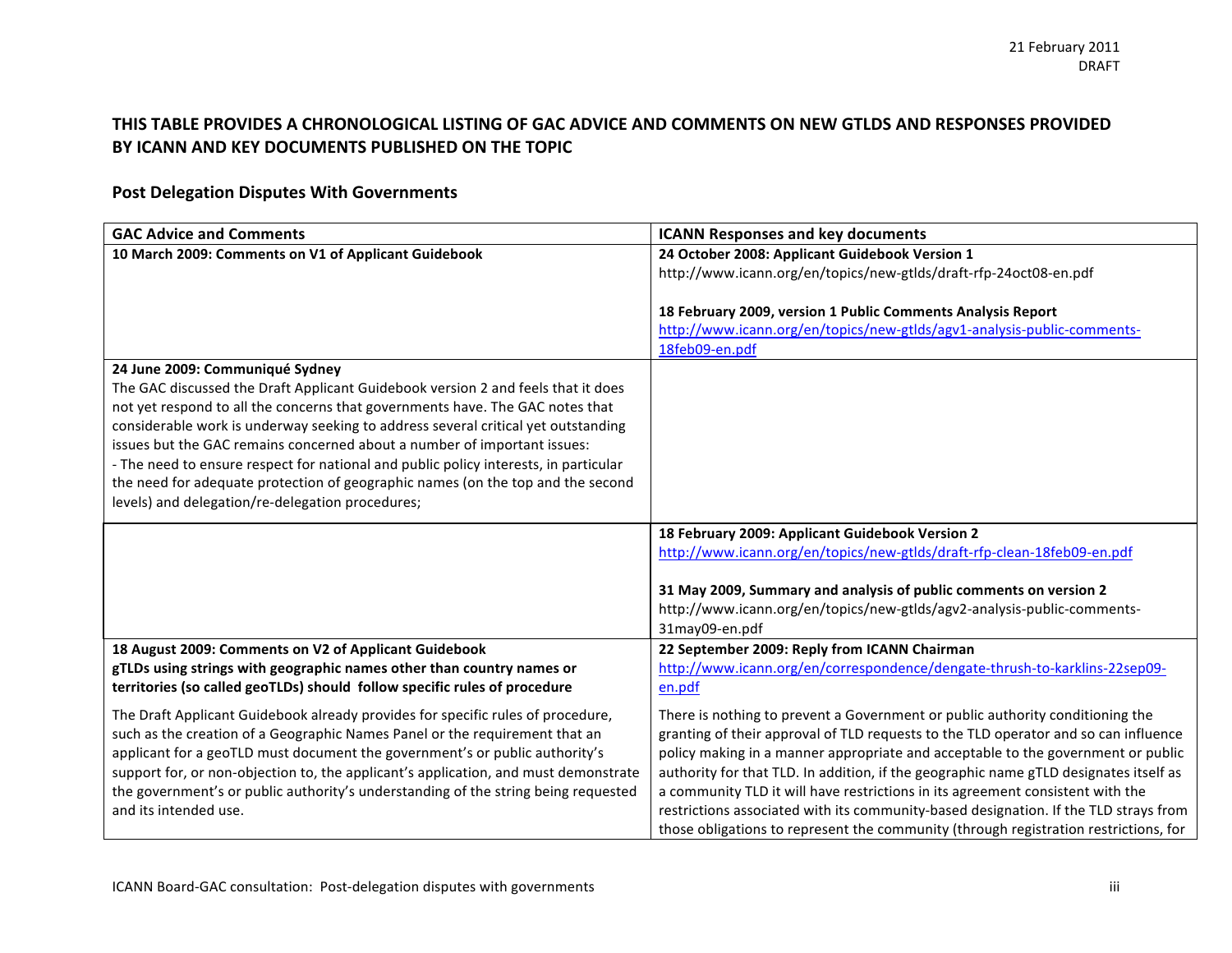| However, the gTLD regime as proposed in DAG2 implies that the active involvement<br>of public authorities would be limited to the application and evaluation phase of<br>the new gTLD process. However, the GAC is of the view that the principles of<br>subsidiarity should also apply after delegation. An approval or non-objection from<br>the relevant government or public authority could for example be based on certain<br>obligations on a gTLD registry for which the registry is held accountable (which may<br>include direct legally binding agreement under contract with the relevant public<br>authority). In such cases there could be a need for procedures that allow the<br>relevant governments or public authorities to initiate a re-delegation process,<br>perhaps because of infringement of competition legislation, misuse or breach of<br>contract, or breach of the terms of approval/non-objection.<br>Furthermore, in cases of a change in the ownership structure of a geoTLD, ICANN<br>should establish a new process of approval or non-objection for that geoTLD by the<br>relevant public authority. The GAC will provide input in this regard in the near<br>future. | example), the government can lodge an objection and the decision maker can order<br>the registry to comply with the restrictions in the agreement or face sanctions). To<br>ensure this path is available, the government could condition its approval of the<br>TLD application upon the TLD identifying itself as community TLD so that the<br>government could lodge an objection if the registry operator does not live up to its<br>obligations.<br>The ICANN gTLD Registry Continuity Plan was developed to transition a TLD to a<br>successor operator in the event that a registry or sponsor is unable to execute<br>critical registry functions, and continue the operation of a TLD in the longer term.<br>This plan will be amended in light of the new gTLD process and, in the case of<br>geographical names as defined in the limited manner by this process, will require<br>the approval of the relevant government or public authority. |
|------------------------------------------------------------------------------------------------------------------------------------------------------------------------------------------------------------------------------------------------------------------------------------------------------------------------------------------------------------------------------------------------------------------------------------------------------------------------------------------------------------------------------------------------------------------------------------------------------------------------------------------------------------------------------------------------------------------------------------------------------------------------------------------------------------------------------------------------------------------------------------------------------------------------------------------------------------------------------------------------------------------------------------------------------------------------------------------------------------------------------------------------------------------------------------------------------------|-----------------------------------------------------------------------------------------------------------------------------------------------------------------------------------------------------------------------------------------------------------------------------------------------------------------------------------------------------------------------------------------------------------------------------------------------------------------------------------------------------------------------------------------------------------------------------------------------------------------------------------------------------------------------------------------------------------------------------------------------------------------------------------------------------------------------------------------------------------------------------------------------------------------------------------------------------------|
|                                                                                                                                                                                                                                                                                                                                                                                                                                                                                                                                                                                                                                                                                                                                                                                                                                                                                                                                                                                                                                                                                                                                                                                                            | 4 October 2009: Applicant Guidebook Version 3<br>http://www.icann.org/en/topics/new-gtlds/draft-rfp-clean-04oct09-en.pdf<br>15 February 2010, Summary and analysis comments version 3<br>http://www.icann.org/en/topics/new-gtlds/summary-analysis-agv3-15feb10-en.pdf                                                                                                                                                                                                                                                                                                                                                                                                                                                                                                                                                                                                                                                                                    |
| 10 March 2010: Comments on V3 of Applicant Guidebook<br>The GAC urges that mechanisms be established for the resolution of post-<br>delegation deviation from conditions for government approval of or non-objection<br>to the use of a geographical name. The GAC is of the view that this could be<br>achieved with the inclusion of a clause in the registry agreement requiring that in<br>the case of a dispute between a relevant Government and the registry operator,<br>ICANN must comply with a legally binding decision in the relevant jurisdiction.<br>However, in case of the need for approval or non-objection from multiple<br>governments, proper mechanisms for resolving post delegation disputes must be<br>detailed.                                                                                                                                                                                                                                                                                                                                                                                                                                                                 | 5 August 2010: Reply from ICANN Chairman<br>http://www.icann.org/en/correspondence/dengate-thrush-to-dryden-05aug10-en.pdf<br>The GAC's suggestion of including a clause in the registry agreement requiring that<br>in the case of a dispute between a relevant Government and the registry operator,<br>ICANN must comply with a legally binding decision in the relevant jurisdiction has<br>been adopted. The Registry Agreement has been amended accordingly.<br>In addition, the processes and remedies of the Registry Restrictions Dispute<br>Resolution Procedure are available to governments in cases where the geographic<br>name is applied for as a community-based TLD. The remedies that can be<br>recommended to ICANN under this procedure include:                                                                                                                                                                                     |
| Taking into account that applicants and users of new TLDs of a high public interest                                                                                                                                                                                                                                                                                                                                                                                                                                                                                                                                                                                                                                                                                                                                                                                                                                                                                                                                                                                                                                                                                                                        | remedial measures for the registry to employ to ensure against allowing<br>future registrations that do not comply with community-based                                                                                                                                                                                                                                                                                                                                                                                                                                                                                                                                                                                                                                                                                                                                                                                                                   |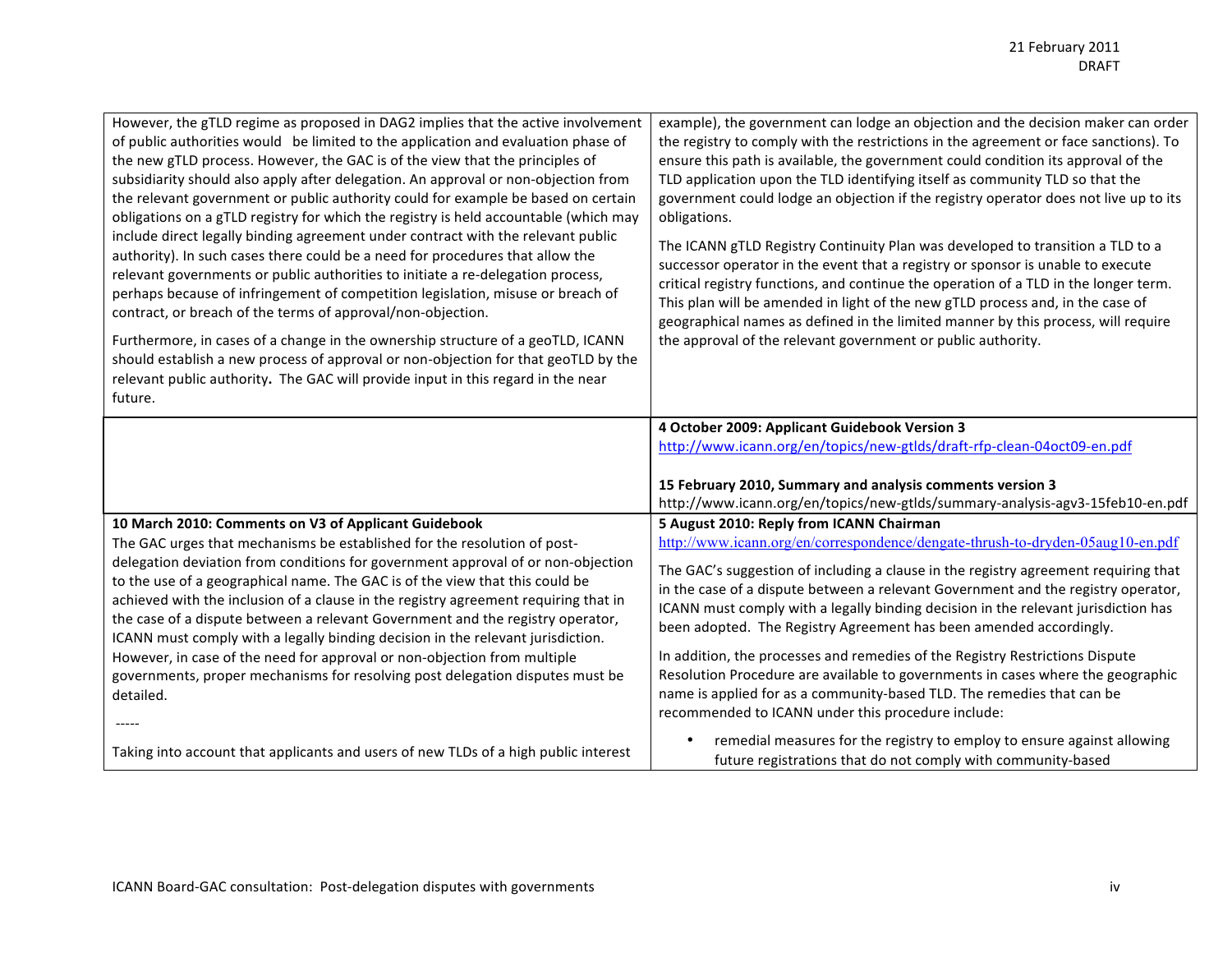| for a specific community, such as city TLDs or country-region and other<br>geographical $TLDs1$ , may expect the legal framework of the territory in which the<br>community is located to be applicable to the TLD, ICANN should allow for ways to<br>respect the specific legal framework under which the respective community is<br>operating in the TLD regime. This will also help ICANN, the applicants and national<br>or local public authorities to avoid the risk of large scale legal challenges.                                                                                                                                                                       | restrictions;<br>suspension of accepting new domain name registrations in the gTLD until<br>$\bullet$<br>such time as violation(s) is cured; or, in extraordinary circumstances;<br>providing for the termination of a registry agreement.<br>$\bullet$<br>Other protections have been added to ensure ongoing government approval of the<br>delegation. Further information is available in explanatory memoranda. The<br>following "Withdrawal of Government Support - Post delegation procedures"<br>(http://www.icann.org/en/topics/new-gtlds/withdrawal-government-support-<br>28may10-en.pdf) and "Registry Transition Procedures"<br>(http://www.icann.org/en/topics/new-gtlds/registry-transition-processes-<br>28may10-en.pdf) were posted on 31 May 2010. |
|-----------------------------------------------------------------------------------------------------------------------------------------------------------------------------------------------------------------------------------------------------------------------------------------------------------------------------------------------------------------------------------------------------------------------------------------------------------------------------------------------------------------------------------------------------------------------------------------------------------------------------------------------------------------------------------|---------------------------------------------------------------------------------------------------------------------------------------------------------------------------------------------------------------------------------------------------------------------------------------------------------------------------------------------------------------------------------------------------------------------------------------------------------------------------------------------------------------------------------------------------------------------------------------------------------------------------------------------------------------------------------------------------------------------------------------------------------------------|
|                                                                                                                                                                                                                                                                                                                                                                                                                                                                                                                                                                                                                                                                                   | 28 May 2010: Applicant Guidebook Version 4<br>http://www.icann.org/en/topics/new-gtlds/draft-rfp-clean-28may10-en.pdf<br>28 May 2010: Explanatory Memo-Withdrawal of Government Support<br>http://www.icann.org/en/topics/new-gtlds/withdrawal-government-support-<br>28may10-en.pdf<br>28 May 2010: Explanatory Memo-Registry Transition Processes<br>http://www.icann.org/en/topics/new-gtlds/registry-transition-processes-28may10-<br>en.pdf<br>12 November 2010: Summary and analysis of comments version 4<br>http://www.icann.org/en/topics/new-gtlds/summary-analysis-agv4-12nov10-<br>en.pdf                                                                                                                                                               |
| 23 September 2010: Comments on V4 of Applicant Guidebook<br>The GAC welcomes the proposal for contractual clauses in the registry agreement<br>to respect a legally binding decision in the relevant jurisdiction in the event of<br>dispute between a Government which has provided a letter of support or non-<br>objection and a gTLD registry.<br>However, the GAC would appreciate a response from ICANN on an outstanding<br>point concerning the GAC view that the operations of registry operators of "geo-<br>TLDs" should be conducted under the legal framework of the country the<br>government administration of which provided the letter of support letter or non- | 23 November 2010: Reply from ICANN Chairman<br>http://www.icann.org/en/correspondence/dengate-thrush-to-dryden-23nov10-<br>en.pdf<br>Regarding the question of whether the operations of registry operators of "geo-<br>TLDs" should conduct business under the legal framework of the country providing<br>the letter of support or non-objection to ICANN: the government approving the<br>applicant can impose that requirement on the applicant as a condition of support.<br>While an agreement between the gTLD registry and the government or public<br>authority, would not be enforceable by ICANN, ICANN would comply with a legally                                                                                                                      |

<sup>&</sup>lt;sup>1</sup> Subject to the provisions of article 2.2 of the GAC principles regarding new gTLDs, March 2007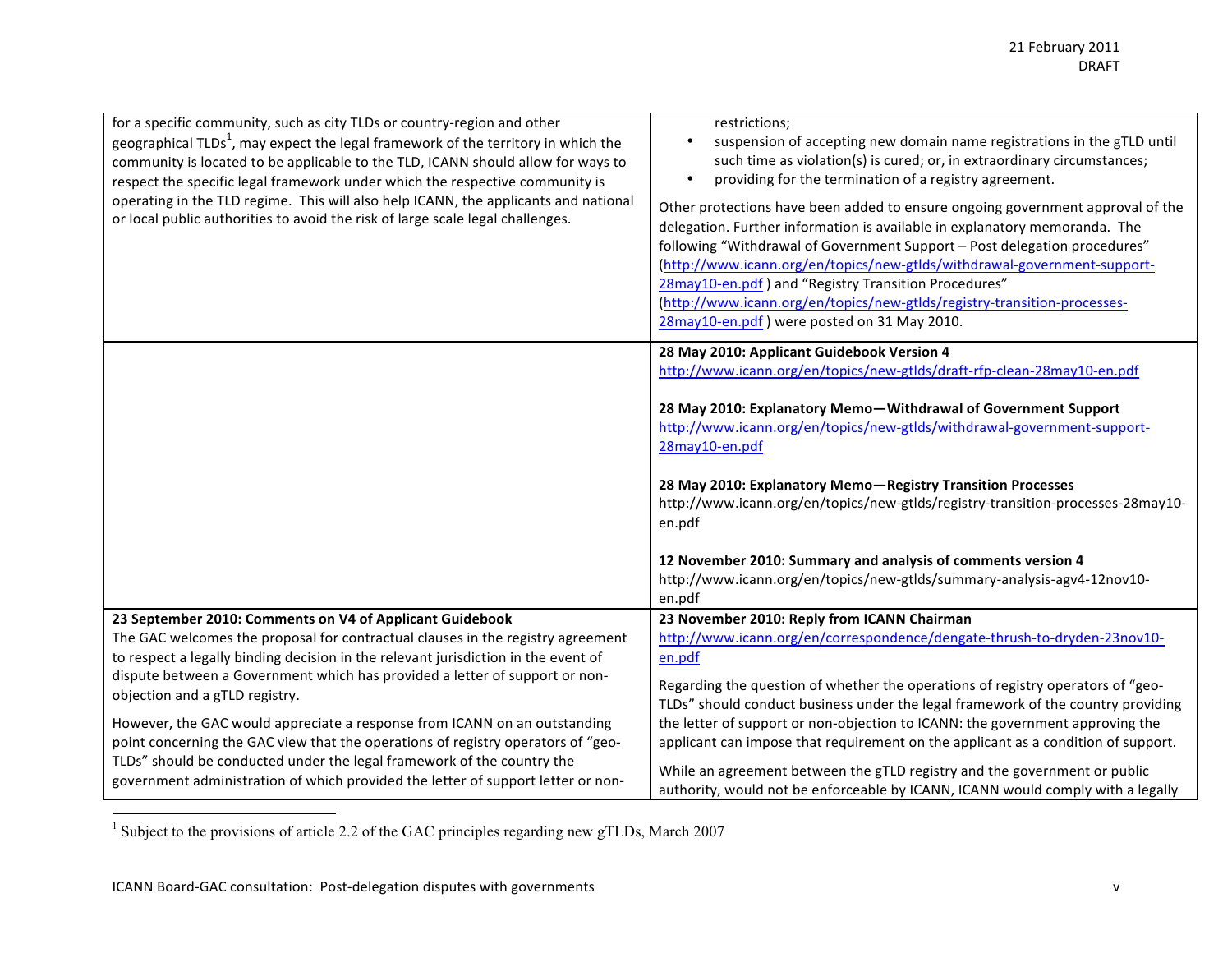| objection to ICANN. The GAC believes that this requirement would remove any<br>doubt or concern about legal conflict.                                                                                                                                                                                                           | binding decision from a court of competent jurisdiction. Further, if the application<br>is submitted as a "community-based" TLD, the processes and remedies of the<br>Registry Restrictions Dispute Resolution Procedure are also available to<br>governments or public authorities.<br>This detail is set out in the New gTD Program Explanatory Memorandum-<br>Withdrawal of Government Support for Registry - Post delegation options<br>http://www.icann.org/en/topics/new-gtlds/withdrawal-government-support-<br>28may10-en.pdf                                                                                                                                                                                                                                                                                                                                                                                                                                                                                                                                                                                                                                                                                                                                                                                                                                                                                                                                                                                                                                                                                                             |
|---------------------------------------------------------------------------------------------------------------------------------------------------------------------------------------------------------------------------------------------------------------------------------------------------------------------------------|---------------------------------------------------------------------------------------------------------------------------------------------------------------------------------------------------------------------------------------------------------------------------------------------------------------------------------------------------------------------------------------------------------------------------------------------------------------------------------------------------------------------------------------------------------------------------------------------------------------------------------------------------------------------------------------------------------------------------------------------------------------------------------------------------------------------------------------------------------------------------------------------------------------------------------------------------------------------------------------------------------------------------------------------------------------------------------------------------------------------------------------------------------------------------------------------------------------------------------------------------------------------------------------------------------------------------------------------------------------------------------------------------------------------------------------------------------------------------------------------------------------------------------------------------------------------------------------------------------------------------------------------------|
|                                                                                                                                                                                                                                                                                                                                 | 12 November 2010: Proposed Final Applicant Guidebook<br>http://www.icann.org/en/topics/new-gtlds/draft-rfp-clean-12nov10-en.pdf                                                                                                                                                                                                                                                                                                                                                                                                                                                                                                                                                                                                                                                                                                                                                                                                                                                                                                                                                                                                                                                                                                                                                                                                                                                                                                                                                                                                                                                                                                                   |
| 9 December 2010: Communiqué Cartagena<br>That the GAC will provide the Board at the earliest opportunity with a list or<br>"scorecard" of the issues which the GAC feels are still outstanding and require<br>additional discussion between the Board and the GAC. These include:<br>Post-delegation disputes with governments; | 10 December 2010, Board meeting<br>New gTLD Remaining Issues<br>http://www.icann.org/en/minutes/resolutions-10dec10-en.htm#2<br>Resolved (2010.12.10.21), the Board:<br>1. Appreciates the GAC's acceptance of the Board's invitation for an inter-<br>sessional meeting to address the GAC's outstanding concerns with the new<br>gTLD process. The Board anticipates this meeting occurring in February<br>2011, and looks forward to planning for this meeting in consultation and<br>cooperation with the GAC, and to hearing the GAC's specific views on each<br>remaining issue.<br>2. Directs staff to make revisions to the guidebook as appropriate based on<br>the comments received during the public comment period on the<br>Proposed Final Applicant Guidebook and comments on the New gTLD<br>Economic Study Phase II Report.<br>3. Invites the Recommendation 6 Community Working Group to provide final<br>written proposals on the issues identified above by 7 January 2011, and<br>directs staff to provide briefing materials to enable the Board to make a<br>decision in relation to the working group's recommendations.<br>4. Notes the continuing work being done by the Joint Applicant Support<br>Working Group, and reiterates the Board's 28 October 2010 resolutions of<br>thanks and encouragement.<br>5. Directs staff to synthesize the results of these consultations and<br>comments, and to prepare revisions to the guidebook to enable the Board<br>to make a decision on the launch of the new gTLD program as soon as<br>possible.<br>6. Commits to provide a thorough and reasoned explanation of ICANN |